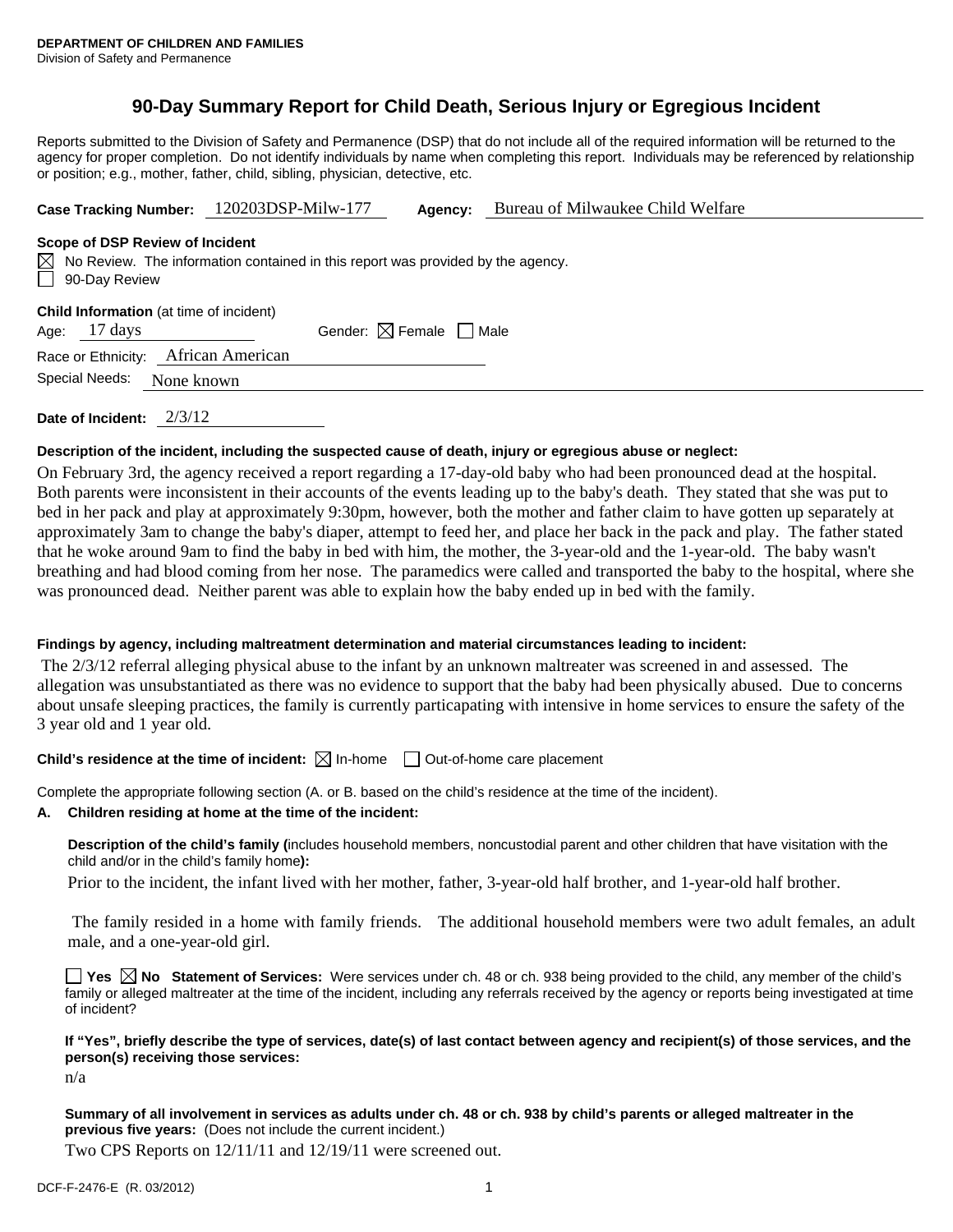An 8/20/11 referral alleging neglect by the mother to the 3-year-old and 1-year-old was screened in, and on 8/20/11 referrals alleging abuse and neglect by the mother to the 3-year-old and 1-year-old were screened in. The referrals were assessed together and unsubstantiated as there was no evidence of maltreatment.

A 5/2/11 referral alleging neglect by the mother to the 3-year-old and 1-year-old was screened in, assessed and unsubstantiated as there was no evidence of maltreatment.

A 5/11/10 referral alleging lack of supervision by the mother to the 2-year-old (now 3-year-old) was screened in, assessed and unsubstantiated as there was no evidence of maltreatment.

#### **Summary of actions taken by the agency under ch. 48, including any investigation of a report or referrals to services involving the child, any member of the child's family living in this household and the child's parents and alleged maltreater at the age of 18 years or older.** (Does not include the current incident.)

(Note: Screened out reports listed in this section may include only the date of the report, screening decision, and if a referral to services occurred at Access. Reports that do not constitute a reasonable belief of maltreatment or threatened harm are not required to be screened in for an initial assessment, and no further action is required by the agency.)

See previous section

### **Summary of any investigation involving the child, any member of the child's family and alleged maltreater conducted under ch. 48 or ch. 938 and any services provided to the child and child's family since the date of the incident:**

The agency screened in and assessed the allegation of physical abuse to this child by an unknown maltreater. The agency unsubstantiated the allegation as there was no preponderance of evidence. The other children continue to be placed in the home, and the family is currently participating in a safety plan through intensive in home services to ensure safe parenting skills and practices.

# **B. Children residing in out-of-home (OHC) placement at time of incident:**

## **Description of the OHC placement and basis for decision to place child there:**

n/a

# **Description of all other persons residing in the OHC placement home:**

n/a

**Licensing history:** Including type of license, duration of license, summary of any violations by licensee or an employee of licensee that constitutes a substantial failure to protect and promote the welfare of the child. n/a

**Summary of any actions taken by agency in response to the incident:** (Check all that apply.)

| $\boxtimes$            | Screening of Access report                           | Attempted or successful reunification             |
|------------------------|------------------------------------------------------|---------------------------------------------------|
|                        | Protective plan implemented                          | Referral to services                              |
| $\overline{\boxtimes}$ | Initial assessment conducted                         | <b>Transportation assistance</b>                  |
| $\overline{\boxtimes}$ | Safety plan implemented                              | Collaboration with law enforcement                |
|                        | Temporary physical custody of child                  | Collaboration with medical professionals          |
| $\Box$                 | Petitioned for court order / CHIPS (child in need of | Supervised visitation                             |
|                        | protection or services                               | Case remains open for services                    |
|                        | Placement into foster home                           | Case closed by agency                             |
|                        | Placement with relatives                             | Initiated efforts to address or enhance community |
|                        | Ongoing Services case management                     | collaboration on CA/N cases                       |
|                        |                                                      | Other (describe):                                 |

# **FOR DSP COMPLETION ONLY:**

**Summary of policy or practice changes to address issues identified during the review of the incident:**  None - No DSP Review

**Recommendations for further changes in policies, practices, rules or statutes needed to address identified issues:** 

DCF-F-2476-E (R. 03/2012) 2 None - No DSP Review